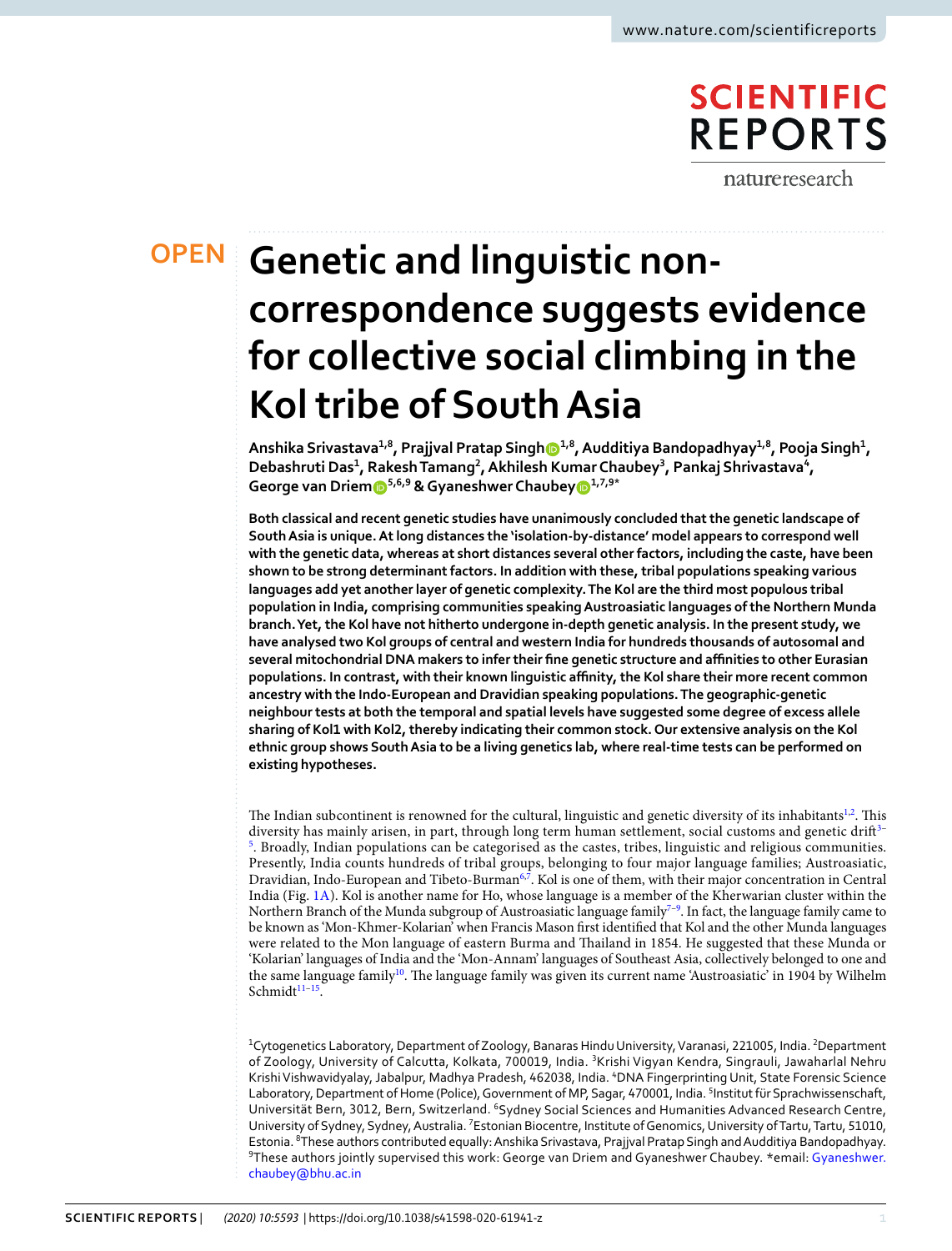

<span id="page-1-0"></span>**Figure 1.** (**A**) The geographic distribution of Kol population and our sampling locations. (**B)** The principal component analysis (PCA) of Eurasian populations showing the placement of Kol alongwith the South Asian cline. The subplot shown on the right side is plotted by using mean values of the populations.

The word Kol is derived from the Mundari word, 'ko' which means 'they and others'[16](#page-5-10). They are mainly concentrated in Central India and regions of Deccan plateau (Fig. [1A](#page-1-0)). Kols claim themselves to be descendants of epic Ramayana character Savari or Sheori, calling her "Mother of all Kols", and also believe they once inhabited the hills of Rajasthan with another prominent tribe Bhils and helped Rana Pratap, Rajput King of Mewar Rajasthan, in his struggle with the Mughal invaders<sup>[17](#page-5-11)</sup>.

The linguistic association of Kol is conflicting<sup>[6](#page-5-4),[11](#page-5-8)[,12](#page-5-12),[16](#page-5-10)</sup>, therefore we undertook this study to dissect a fine-grained genetic structure of them. We used large number of autosomal and mitochondrial DNA markers to investigate the incompatible association of Kols as well as their inter and intra population affinities (Supplementary Tables 1 and 2).

# **Results and Discussion**

Caste and tribal affinities in South Asia are factors known to have played a vital role in shaping the genetic land-scape of the subcontinent<sup>[4](#page-5-13)[,18](#page-5-14)[,19](#page-5-15)</sup>. In our attempt to understand this genetic complexity, we have assessed the ances-try and geneflow pattern of the major tribal populations of South Asia<sup>[7](#page-5-5),[20](#page-5-16),[21](#page-5-17)</sup>. In present study we evaluated the genetic affinities of the Kol population, which, as the third largest tribal population of South Asia, comprises ~1.7 million people (Fig. [1A](#page-1-0)).

In conducting our genetic study, we first ascertained the classical ethnographic work, which has suggested Kol as an Austroasiatic (Munda) speaker<sup>[17](#page-5-11)</sup>. As observed previously, the Austroasiatic speakers in India fall out of the South Asian cline due to their Southeast Asian genetic affinity<sup>[22–](#page-5-18)[25](#page-5-19)</sup>. Therefore, we expected to see their (Kol) clustering with the Munda speakers. However, in the principal component analysis (PCA), both of the studied Kol groups aligned along the South Asian cline with clusters formed by a large number of Indo-European and a few Dravidian speakers (Fig. [1B\)](#page-1-0). Although, the Kols are geographically immediate neighbours of Mundari and Transitional populations, they remarkably exhibit no attraction towards Austroasiatic or Transitional populations (Fig. [1B](#page-1-0)). At the intra-population level, both of the Kol groups were distinct from each other, suggesting their long-term separation or a possibility of assimilation of different neighbouring tribal groups into a single ethnolinguistic unit called Kol. More specifically, we see three sub-clusters in the vicinity of both of the Kol groups (Fig. [1B](#page-1-0)). Kol1 and Kol2 fall in the subclusters1 and 2 respectively. Kol1 falls in the subcluster1 with Meghwal, Kurmi, Dharkars, Kanjars (Indian Indo-European), and Lambadi (Dravidian) populations, whilst Kol2 was found to be in-between subclusters 2 and 3 harbouring Dravidian (Sakilli and North Kannadi) and Indo-European (Harijan) populations (Fig. [1B](#page-1-0)). It is noteworthy, that both of the Kol groups largely share a closer genetic relationship with the majority of the Scheduled caste populations living to their north, speaking Indo-European languages.

In order to understand the genetic component sharing of Kol with the other Indian populations, we have plotted various ancestry components inferred from ADMIXTURE analysis (Supplementary Fig. 1). The log-likelihood estimate was in favour of best K value as  $K = 12$  (Supplementary Fig. 2). Apart from two major components prevalent in South Asia, we also see other minor and population-specific ancestry components (Fig. [2](#page-2-0)). The majority of these minor components were either sporadic or present among some specific language groups<sup>[5](#page-5-3)[,8](#page-5-20)[,25](#page-5-19)</sup> e.g. the Southeast/East Asian components among Mundari and Tibeto-Burman speakers<sup>5,[25](#page-5-19)</sup>. However, we also see a South Indian component which was nearly fixed in Irula and is geographically widespread amongst other South Asian populations with a frequency gradient from east to west or south to north (Fig. [2](#page-2-0)). Amongst both of the Kol groups, all these three components (two major and one minor) were substantially visible. Except for a single sample, none of the Kol individuals showed any East/Southeast Asian specific component significantly (two tailed p value < 0.001), which is otherwise abundant among their geographic and linguistic neighbours (Transitional and Mundari speaking populations). This finding ruled out their recent common ancestry with the Austroasiatic (Mundari) speakers. Hence, together with the PCA, ADMIXTURE analysis also suggested a non-Austroasiatic connection of these 'Kol' groups.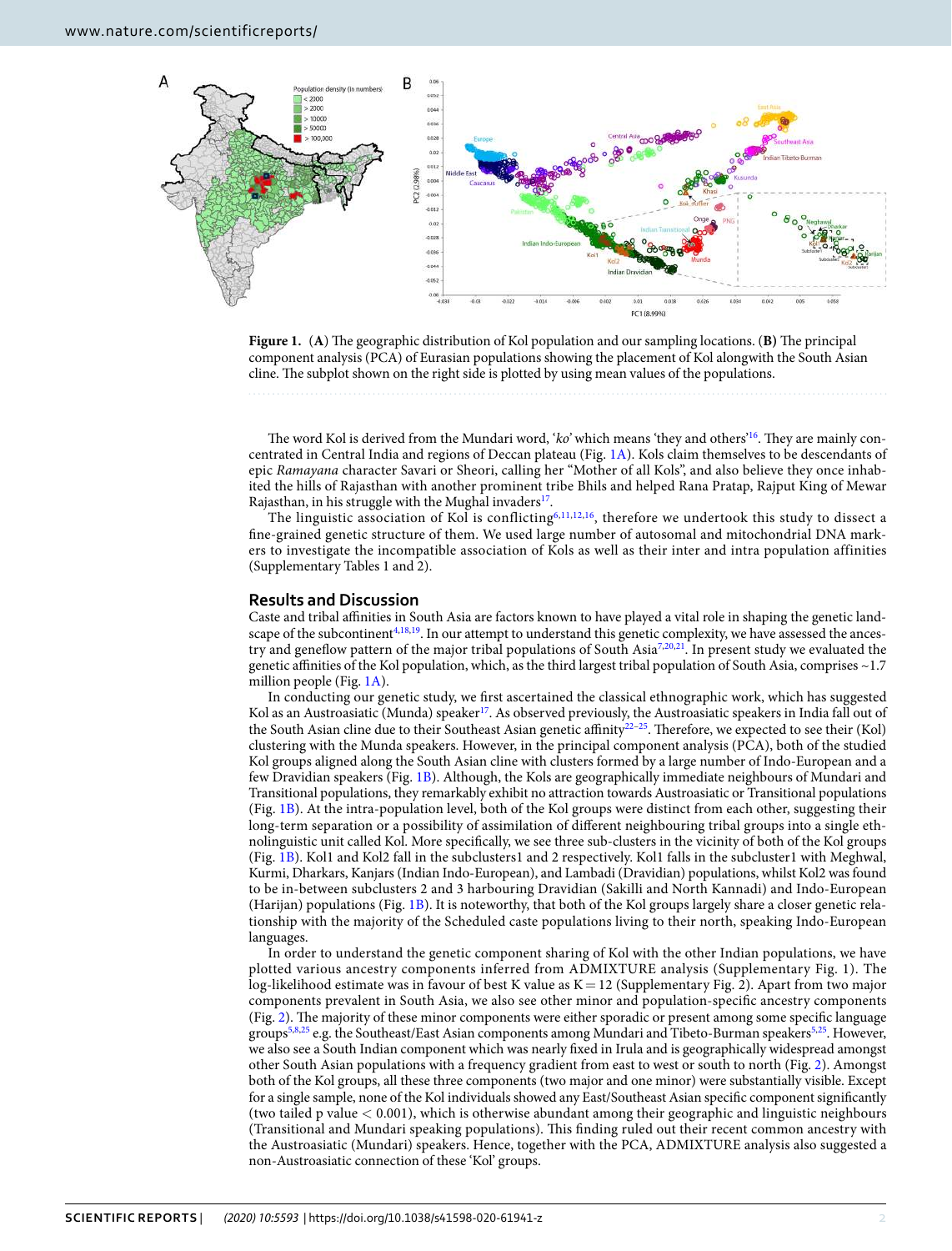

<span id="page-2-0"></span>**Figure 2.** The ADMIXTURE plot at  $K = 12$  showing the ancestry components sharing of Kol population. The full plot of  $K = 2$  to  $K = 15$  has been shown in Supplementary Fig. 1.

We further investigated one outlier sample of Kol which showed high level of East/Southeast Asian ances-try. In the PC analysis, this Kol individual (Kol outlier) aligned along the Trans-Himalayan cline<sup>[5](#page-5-3)</sup> (Fig. [1B](#page-1-0)). In terms of population-wise affinity, this individual clustered with the Tharu population of Uttarakhand. In the ADMIXTURE plot (Fig. [2](#page-2-0)), this individual also showed Tharu like ancestry pattern, confirming the PC analysis result. We retraced our steps from sampling to genotyping of this particular sample, and learnt that the Kol samples were processed in the lab together with the Tharus, and it is likely that one of the 'Tharu' sample was mislabelled as 'Kol'. For further population based analysis (f3 and D statistics) we omitted this sample from the pool.

For shared drift analysis of Kol groups, we performed the outgroup f3 test (Supplementary Fig. 3). The result was consistent with the PCA in terms of their closer affinity with extant South Asian populations (Fig. [1B\)](#page-1-0). Both of the Kol groups showed a significant level of allele sharing with other South Asian populations, particularly with Harijans. Populations who were closer to the Kols in the PCA also showed higher shared drift with the Kols. When we compared the alleles shared with East vs. West Eurasian populations, we observed an inverse affinity of Kol1 vs. Kol2 with the East and West Eurasian populations. Kol1 shared more drift with the West Eurasians, whereas Kol2 shared greater drift with the East Eurasians (Supplementary Fig. 3).

In the allele frequency based analysis, the Kols exhibited a closer genetic affinity with the Indo-European scheduled castes and tribal populations, rather than with Austroasiatic or Dravidian populations (Figs. [1B](#page-1-0) and [2](#page-2-0) and Supplementary Figs. 1 and 3). To gain a deeper insight into the extent of genome sharing between the Kols and other South Asian populations, we applied haplotype-based ChromoPainter<sup>[26](#page-5-21)</sup> and fineSTRUCTURE analysis<sup>[26](#page-5-21)</sup>. On the basis of haplotype sharing amongst the studied groups, we compared the mean chunk counts donated by Eurasian populations with Kol groups (Fig. [3\)](#page-3-0). As expected, Kols received majority of the chunks from South Asian populations when compared with other Eurasians. Amongst the South Asians, the Indo-European scheduled caste population Harijan was the major chunk (chunklength as well as chunkcounts) contributor for both of the Kol groups (Fig. [3](#page-3-0)). The chunk donation of Austroasiatic (Mundari) populations was significantly lower (two tailed p value < 0.0001). The distinct ancestry of one Kol sample can be also seen in this analysis. The Maximum Likelihood (ML) tree obtained from the fineSTRUCTURE analysis placed both of the Kols together with the Indo-European populations (Supplementary Fig. 4). Kol1 and Kol2 fell in to two distinct clusters. Together with other populations, Kol1 is distributed in to two sub-clusters, whereas Kol2 form their five largely own sub-clusters, where one was shared with the Harijans (Supplementary Fig. 4).

To see, if the Kol1 and Kol2 belong to same pan-Kol ancestry, we computed D statistics asking if there is any population which share more alleles with either of these (Table [1](#page-3-1)). When we filtered the top 10 D values for Kol populations, we didn't find any population which shared significantly more alleles than Kol1 shares with Kol2. Thus both of the Kol groups share a more recent common ancestry. To investigate further the inbreeding and relatedness among both the Kol groups, we analysed Runs of Homozygosity (RoH) in the populations<sup>[27–](#page-5-22)2</sup> (Supplementary Fig. 5). In an inbred populations RoH tend to be longer and recent in time as recombination doesn't get enough time to break the identical-by-descent segments. Conversely, shorter RoH segments are considered to be older. Both of the Kol groups showed lower RoH segments when compared with the Austroasiatic (Mundari) speaking populations, suggesting their different population history as well as high effective population size (Ne).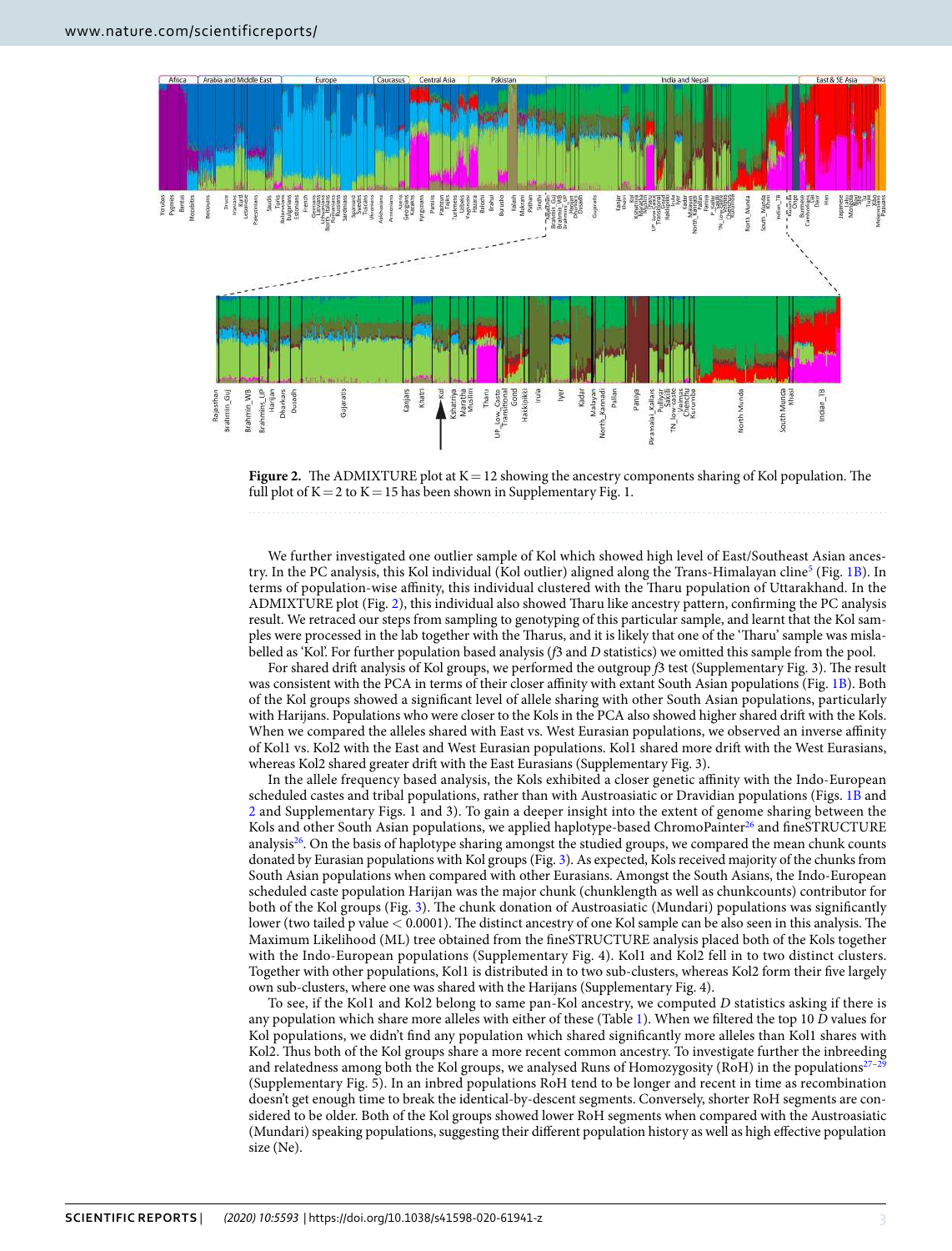

<span id="page-3-0"></span>**Figure 3.** The fineSTRUCTURE analysis showing clustering pattern as well as the chunk sharing of Kol with other Eurasian population. The top 15 donors of chunkcounts and chunklengths for Kol1 and Kol2 were plotted on the right.

<span id="page-3-1"></span>

| Gp1  | Gp <sub>2</sub>  | Gp3           | D value   | Z score  |
|------|------------------|---------------|-----------|----------|
| Kol1 | Kol <sub>2</sub> | Kurmi         | $-0.001$  | $-0.49$  |
| Kol1 | Kol <sub>2</sub> | Harijan       | $-0.0017$ | $-1.729$ |
| Kol1 | Kol2             | UP Low Caste  | $-0.0017$ | $-1.369$ |
| Kol1 | Kol <sub>2</sub> | Muslim        | $-0.0025$ | $-2.021$ |
| Kol1 | Kol <sub>2</sub> | Dusadh        | $-0.0039$ | $-3.519$ |
| Kol1 | Kol <sub>2</sub> | Gujaratis     | $-0.0043$ | $-5.138$ |
| Kol1 | Kol <sub>2</sub> | Chenchus      | $-0.0043$ | $-3.289$ |
| Kol1 | Kol2             | Kanjars       | $-0.0048$ | $-4.16$  |
| Kol1 | Kol <sub>2</sub> | North Kannadi | $-0.0049$ | $-4.343$ |
| Kol1 | Kol <sub>2</sub> | Sakilli       | $-0.005$  | $-3.768$ |

**Table 1.** The top ten values of D statistics showing the gene flow between Kol and other Indian populations.  $D = (Yoruba, Gp1; Gp2, Gp3).$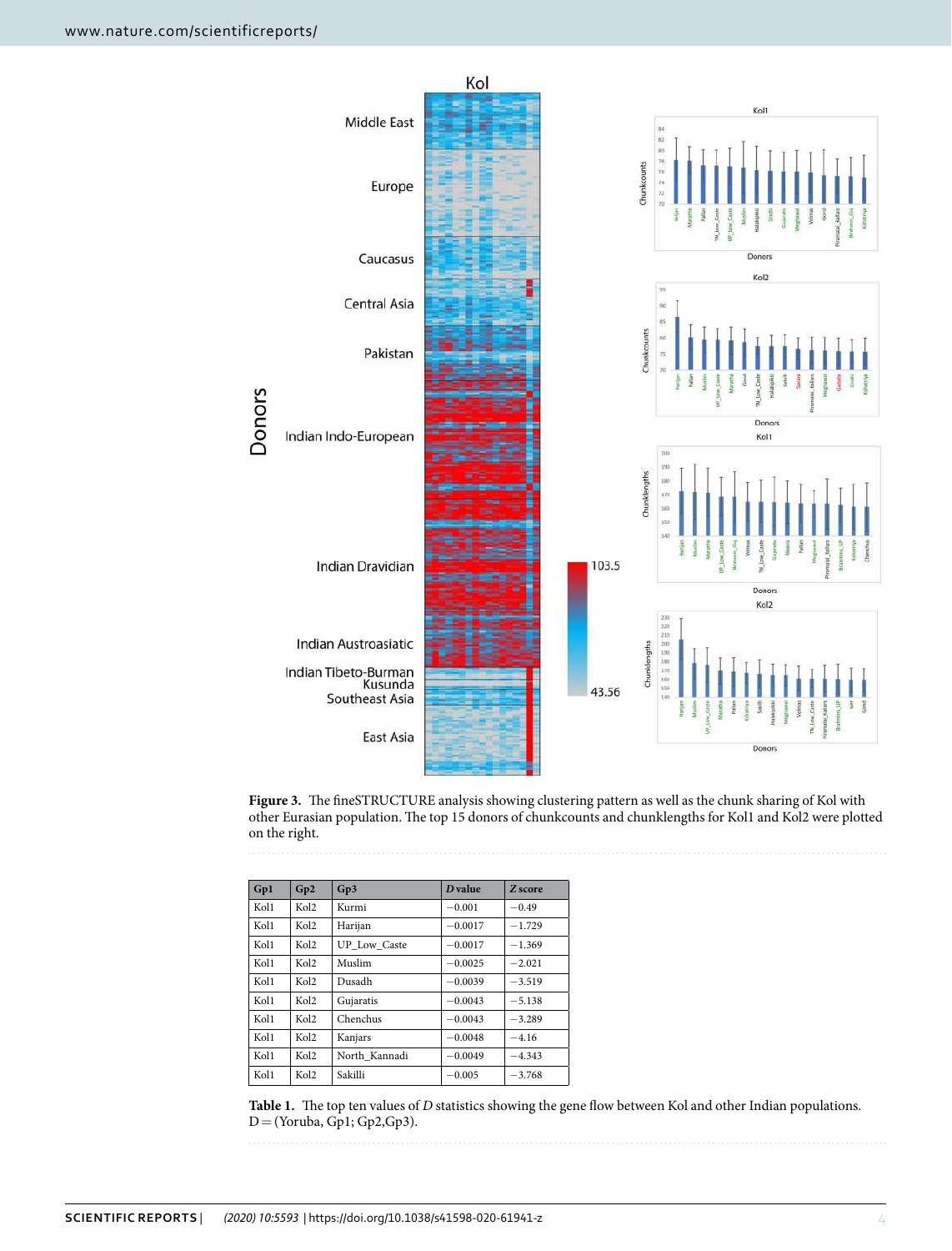In order to gain information about their maternal ancestry sharing, we analysed mitochondrial DNA (mtDNA) sequences of the HVS-I (hypervariable segment I) and selected coding regions. Both of the Kol groups shared M2, M3, M18, M30 and R5 haplogroups (Supplementary Fig. 6 and Supplementary Table 2). Our previous study has identified haplogroup R7 as highly frequent haplogroup among North Mundari speakers $^{\rm 30}$  $^{\rm 30}$  $^{\rm 30}$ . However, we didn't find any sample of Kol belonging to haplogroup R7 (Supplementary Table 2). The mtDNA haplogroups of Kols were quite distinct from the general trend of Mundari populations<sup>[10,](#page-5-7)[22,](#page-5-18)[30](#page-5-24)[,31](#page-5-25)</sup>. We utilised haplogroup frequencies to calculate the principal components. We have used geographic labels in one plot and linguistic labels in another plot (Supplementary Fig. 7). In the geographical placement, the pattern followed the isolation-by-distance model. The Uttar Pradesh/Madhya Pradesh Kol (Kol1) clustered with Uttar Pradesh and Madhya Pradesh populations, whereas Maharashtra Kol (Kol2) clustered with the neighbouring Andhra Pradesh populations (Supplementary Fig. 7a). In terms of linguistic affiliation, Kol1 clustered closely with populations speaking Indo-European languages, whereas Kol2 cluster with Andhra Pradesh Dravidian speakers (Supplementary Fig. 7b). Therefore, their maternal ancestry also precludes their Austroasiatic (Munda) affinity. Yet, previous studies have identified the Austroasiatic language communities of South Asia as the result of a gender biased linguistic intrusion, with resulted from the spread of the language by male speakers who introduced the predominant Munda paternal lineage along with a small but recognisable Southeast Asian autosomal compo-nent<sup>[26](#page-5-21)</sup>. However, because of the absence of Y chromosomal haplogroup information from the Kol groups, we are unable to test their paternal affiliation.

In conclusion, contrary to what is suggested by their name, we found no recent common genetic ancestry of these two Kol groups with the Austroasiatic (Mundari) speakers. The genetic structure of these Kols is more akin to the North Indian Indo-European scheduled caste population known as the Harijan. This finding matches our recent finding that Harijans and Kols shared short IBD (identical by descent) segments with Indian Mundari speakers<sup>[25](#page-5-19)</sup> rejecting any recent geneflow or common ancestry. Our analysis also discards a case of recent language shift, as none of the Kol carried the signal of Southeast Asian ancestry that is present in Austroasiatic (Mundari) populations.

Thus, our detailed analysis on one of the major South Asian tribal populations, support a deeply rooted endogamy, which not only exist among caste populations, but also present among tribal populations. Particularly in this case, our sampled Kols lived side-by-side with the Mundari populations. Our finding leaves us with the question as to whether the sampled 'Kol' populations could represent the remnant of ancestral Kol before the ancestors of Munda were linguistically assimilated by incursive Austroasiatic speakers. Since antiquity and even in modern times, in the social climbing process, entire ethnic groups and language communities have been known to pass themselves off as another caste or linguistic group that happens to rank higher in the caste hierarchy<sup>[26](#page-5-21)</sup>. The present study presents what appears to be the first genetic evidence for such a collective ethnolinguistic identity reassignment.

### **Materials and Methods**

To sample Kol population, in the first phase, we surveyed 566 individuals from 12 villages covering three major states of their settlement (Uttar Pradesh, Madhya Pradesh and Maharashtra). It was striking that, in our survey to the sampling regions (Fig. [1A](#page-1-0)), we did not find a single Kol individual, speaking or having knowledge of Mundari languages. All of the individuals surveyed were fluent in the local Indo-Aryan languages instead, i.e. Bhojpuri-Bagheli in Uttar Pradesh and Madhya Pradesh, Marathi in Maharashtra. Since all early anthropological and linguistic studies on Kols unanimously established their linguistic affinity as speaking Ho or other languages of the Kherwarian cluster within the Northern Branch of the Munda subgroup within Austroasiatic<sup>[7](#page-5-5)-9</sup>, in the case of the linguistically assimilated young Kols whom we sampled, we double-checked their ethnolinguistic identity with linguistic expert involved in the study. Since language shift has previously been reported amongst Central Indian tribes[10](#page-5-7)[,32](#page-5-26), we presume that this is also the case with the Kols sampled in the present study. However, we note that a similar model did not appear to apply to the Gond in our previous studies[7](#page-5-5),[20](#page-5-16). Therefore, in this study we used large number of autosomal and mitochondrial DNA markers to investigate the conflicting association of Kols as well as their inter and intra population affinities (Supplementary Tables 1 and 2).

We finally collected blood samples of the Kol population from 55 unrelated individuals with informed consent. We avoided people related up to three generations. The first group of Kol (Kol1) was sampled from the geographic borders of Uttar Pradesh and Madhya Pradesh states and second group (Kol2) was collected from Maharashtra state (Fig. [1A](#page-1-0)). Both of these sampling points were from the places where the Kol are highly con-centrated. The DNA was isolated and quantified from standard protocol<sup>[33](#page-5-27)</sup>. We further selected 17 high-quality samples (seven Kol1 and ten Kol2) and generated Illumina 650 K genotype data. This data was released in our earlier publication<sup>[23](#page-5-28)</sup>. All the 55 samples were sequenced for the mtDNA HVS-I region (Supplementary Table 2). We first classified them in their tentative haplogroups, based on the HVS-I mutation and further confirmed these findings by genotyping for coding region mutations (Supplementary Table 2). This study was approved by the ethical committee of the Banaras Hindu University, Varanasi, India. All methods were performed in accordance with the relevant guidelines and regulations.

For autosomal data we used PLINK1.9<sup>[34](#page-5-29)</sup> for quality control and data management. We merged the data of the 17 Kol samples with the 1756 samples belonging to 119 world populations (Supplementary Table 1). Similar to our previous studies, SNPs with more than 3% missingness across individuals or with a minor allele frequency less than 10% were removed $^{23,35}$  $^{23,35}$  $^{23,35}$  $^{23,35}$  $^{23,35}$ . We have also removed SNPs deviating from Hardy-Weinberg equilibrium $^{36}$  $^{36}$  $^{36}$ . After all quality control measures, we obtained 258311 high quality SNPs, which we used for all our analyses. We classified Indian populations according to their language group. For the populations having conflicted linguistic affiliation, we followed Kumar and Reddy<sup>[32](#page-5-26)</sup> and classified them as 'Transitional'. To remove background linkage disequilibrium (LD) that can affect both principal component analysis (PCA) and ADMIXTURE, we thinned the data set by removing one SNP of any pair in strong LD  $r2 > 0.4$ , in a window of 200 SNPs (sliding the window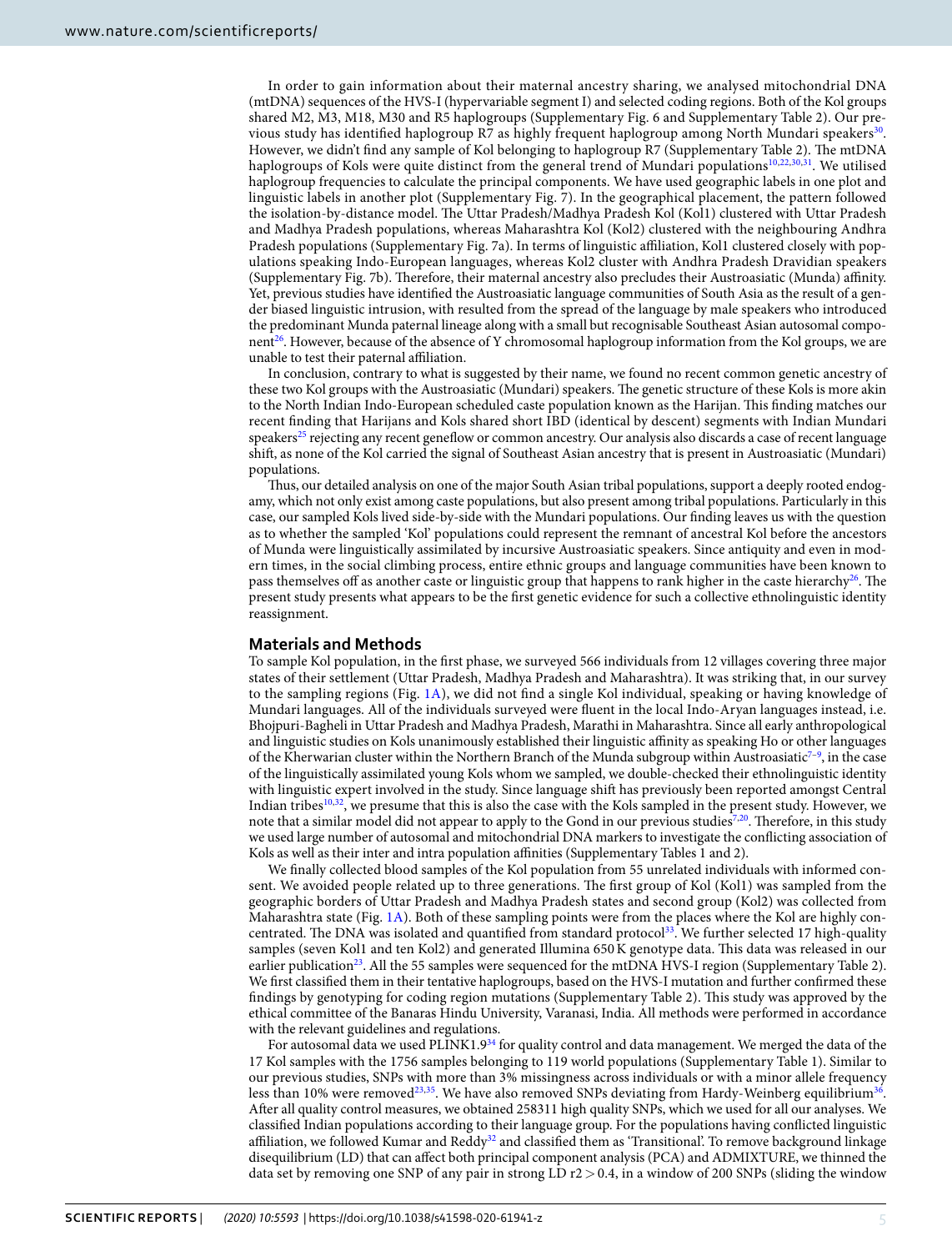by 25 SNPs at a time). We performed PC analysis using the smartpca programme of the EIGENSOFT package<sup>[37](#page-5-32)</sup> with the default settings to capture genetic variability described by the first ten components. We ran unsupervised ADMIXTURE v1.3<sup>[38](#page-6-0)</sup> with a random seed number generator on the LD-pruned data set 25 times from  $K = 2$  to  $K = 15$ . The best supported clustering was shown at  $K = 12^{21,23}$  $K = 12^{21,23}$  $K = 12^{21,23}$  $K = 12^{21,23}$  $K = 12^{21,23}$ . Given the result of the PC and ADMIXTURE analysis, we removed one outlier sample from the Kol2 group for further population-based analysis. The outgroup  $f_3$  statistics<sup>[39](#page-6-1)</sup> were calculated as  $f_3 = (K_0/1/K_0/2, X; Y_0/1)$ , where X was any other population and Yoruba served as an outgroup. To investigate the pan-Kol ancestry, we performed D statistics by taking African Yoruba as an outlier  $D = (Yoruba, Koll, Kol2, X)$ , whereby X was the other Indian populations. For haplotype-based com-parison ChromoPainter v1<sup>[26](#page-5-21)</sup> and fineSTRUCTURE v1<sup>26</sup> were used to perform an MCMC iteration, using 10 M burning runtime and the same MCMC iterations. We first phased our samples with Beagle 3.3.2[40](#page-6-2) and modelled haplotype sharing among studied individuals by using ChromoPainter. The ChromoPainter creates a co-ancestry matrix where each and every individual share chunkcounts and chunklength with each other<sup>[26](#page-5-21)</sup>. Thereafter, fineSTRCUTURE algorithm cluster them in to subgroups based on the pattern of co-ancestry matrix. The data of fineSTRUCTURE were used to construct the maximum likelihood (ML) tree using MEGA[41](#page-6-3). Runs of homozygosity (RoH) were performed to investigate the inbreeding and ancestral homozygous component sharing. For RoH estimation, we applied window size 1,000 kb, a minimum of 100 SNPs per window allowing one heterozygous and five missing calls per window<sup>[27](#page-5-22)</sup>.

Received: 4 July 2019; Accepted: 2 March 2020; Published online: 27 March 2020

### **References**

- <span id="page-5-0"></span>1. Majumder, P. P. The human genetic history of South Asia. Curr. Biol. CB **20**, R184–7 (2010).
- <span id="page-5-1"></span> 2. Chaubey, G. Language isolates and their genetic identity: a commentary on mitochondrial DNA history of Sri Lankan ethnic people: their relations within the island and with the Indian subcontinental populations. J. Hum. Genet. (2013).
- <span id="page-5-2"></span>3. Kivisild, T. et al. The genetic heritage of the earliest settlers persists both in Indian tribal and caste populations. Am. J. Hum. Genet. **72**, 313–32 (2003).
- <span id="page-5-13"></span> 4. Chaubey, G., Metspalu, M., Kivisild, T. & Villems, R. Peopling of South Asia: investigating the caste-tribe continuum in India. BioEssays News Rev. Mol. Cell. Dev. Biol. **29**, 91–100 (2007).
- <span id="page-5-3"></span> 5. Tamang, R. et al. Reconstructing the demographic history of the Himalayan and adjoining populations. Hum. Genet. **137**, 129–139 (2018).
- <span id="page-5-4"></span>6. Singh, K. S. People of India. (Oxford University Press, 1997).
- <span id="page-5-5"></span> 7. Chaubey, G. et al. Reconstructing the population history of the largest tribe of India: the Dravidian speaking Gond. Eur. J. Hum. Genet. **25**, 493–498 (2017).
- <span id="page-5-20"></span> 8. Basu, A., Sarkar-Roy, N. & Majumder, P. P. Genomic reconstruction of the history of extant populations of India reveals five distinct ancestral components and a complex structure. Proc. Natl. Acad. Sci. USA **113**, 1594–9 (2016).
- <span id="page-5-6"></span>9. Metspalu, M., Mondal, M. & Chaubey, G. The genetic makings of South Asia. Genet. Hum. Orig. **53**, 128–133 (2018).
- <span id="page-5-7"></span>10. Chaubey, G. et al. Language shift by indigenous population: a model genetic study in South Asia. Int. J. Hum. Genet. **8**, 41 (2008).
- <span id="page-5-8"></span>11. Mathur, K. Tribe in India: a problem of identification and integration. Tribal Situat. India 457–61 (1972).
- <span id="page-5-12"></span>12. Russell, R. V. The tribes and castes of the Central Provinces of India. vol. 1 (Macmillan and Co., limited, 1916).
- 13. Russell, R. V. & Hiralal, R. B. Tribes and castes of the Central Provinces of India: Vol. IV. (1916).
- 14. Grigson, W. V. The Maria Gonds of Bastar. (Oxford University Press, 1938).
- <span id="page-5-9"></span>15. Koreti, S. Socio-Cultural History of the Gond Tribes of Middle India. Int. J. Soc. Sci. Humanity. **6**, 288 (2016).
- <span id="page-5-10"></span> 16. Mandal, H., Mukherjee, S. & Datta, A. India, an illustrated atlas of tribal world. (Anthropological Survey of India Calcutta, Ministry of Tourism and Culture …, 2002).
- <span id="page-5-11"></span>17. Griffiths, W. G. The Kol tribe of central India. vol. 2 (Royal Asiatic Society of Bengal, 1946).
- <span id="page-5-14"></span>18. Thanseem, I. et al. Genetic affinities among the lower castes and tribal groups of India: inference from Y chromosome and mitochondrial DNA. BMC Genet. **7**, 42 (2006).
- <span id="page-5-15"></span>19. Bamshad, M. et al. Genetic evidence on the origins of Indian caste populations. Genome Res. **11** (2001).
- <span id="page-5-16"></span> 20. Chaubey, G., Upadhyay, R. K. & van Driem, G. Population History of the Gond: The Largest Tribal Population of South Asia. eLS 1–8.
- <span id="page-5-17"></span> 21. Chaubey, G., Kadian, A., Bala, S. & Rao, V. R. Genetic Affinity of the Bhil, Kol and Gond Mentioned in Epic Ramayana. Plos one **10**, e0127655 (2015).
- <span id="page-5-18"></span>22. Chaubey, G. et al. Population Genetic Structure in Indian Austroasiatic speakers: The Role of Landscape Barriers and Sex-specific Admixture. Mol. Biol. Evol. **28**, 1013–24 (2011).
- <span id="page-5-28"></span>23. Metspalu, M. et al. Shared and unique components of human population structure and genome-wide signals of positive selection in South Asia. Am. J. Hum. Genet. **89**, 731–44 (2011).
- 24. Reich, D., Thangaraj, K., Patterson, N., Price, A. L. & Singh, L. Reconstructing Indian population history. Nature **461**, 489–94 (2009).
- <span id="page-5-19"></span>25. Tätte, K. et al. The genetic legacy of continental scale admixture in Indian Austroasiatic speakers. Sci. Rep. **9**, 3818 (2019).
- <span id="page-5-21"></span> 26. Lawson, D. J., Hellenthal, G., Myers, S. & Falush, D. Inference of population structure using dense haplotype data. PLoS Genet. **8**, e1002453 (2012).
- <span id="page-5-22"></span>27. Pemberton, T. J. et al. Genomic patterns of homozygosity in worldwide human populations. Am. J. Hum. Genet. **91**, 275–292 (2012).
- 28. Wang, S., Haynes, C., Barany, F. & Ott, J. Genome‐wide autozygosity mapping in human populations. Genet. Epidemiol. Off. Publ. Int. Genet. Epidemiol. Soc. **33**, 172–180 (2009).
- <span id="page-5-23"></span>29. Kirin, M. et al. Genomic runs of homozygosity record population history and consanguinity. Plos one **5**, e13996 (2010).
- <span id="page-5-24"></span>30. Chaubey, G. et al. Phylogeography of mtDNA haplogroup R7 in the Indian peninsula. BMC Evol. Biol. **8**, 227 (2008).
- <span id="page-5-25"></span>31. Sharma, G. et al. Genetic affinities of the central Indian tribal populations. Plos one **7**, e32546 (2012).
- <span id="page-5-26"></span> 32. Kumar, V. et al. Molecular Genetic Study on the Status of Transitional Groups of Central India: Cultural Diffusion or Demic Diffusion? Int. J. Hum. Genet. **8**, 31 (2008).
- <span id="page-5-27"></span>33. Thangaraj, K. et al. CAG repeat expansion in the androgen receptor gene is not associated with male infertility in Indian populations. J. Androl. **23**, 815–8 (2002).
- <span id="page-5-29"></span>34. Chang, C. C. et al. Second-generation PLINK: rising to the challenge of larger and richer data sets. BMC Biol. **4** (2015).
- <span id="page-5-30"></span> 35. Pathak, A. K. et al. The Genetic Ancestry of Modern Indus Valley Populations from Northwest India. Am. J. Hum. Genet. **103**, 918–929 (2018).
- <span id="page-5-31"></span>36. Hosking, L. et al. Detection of genotyping errors by Hardy-Weinberg equilibrium testing. Eur. J. Hum. Genet. **12**, 395–399 (2004).
- <span id="page-5-32"></span>37. Patterson, N., Price, A. L. & Reich, D. Population structure and eigenanalysis. PLoS Genet. **2**, e190 (2006).